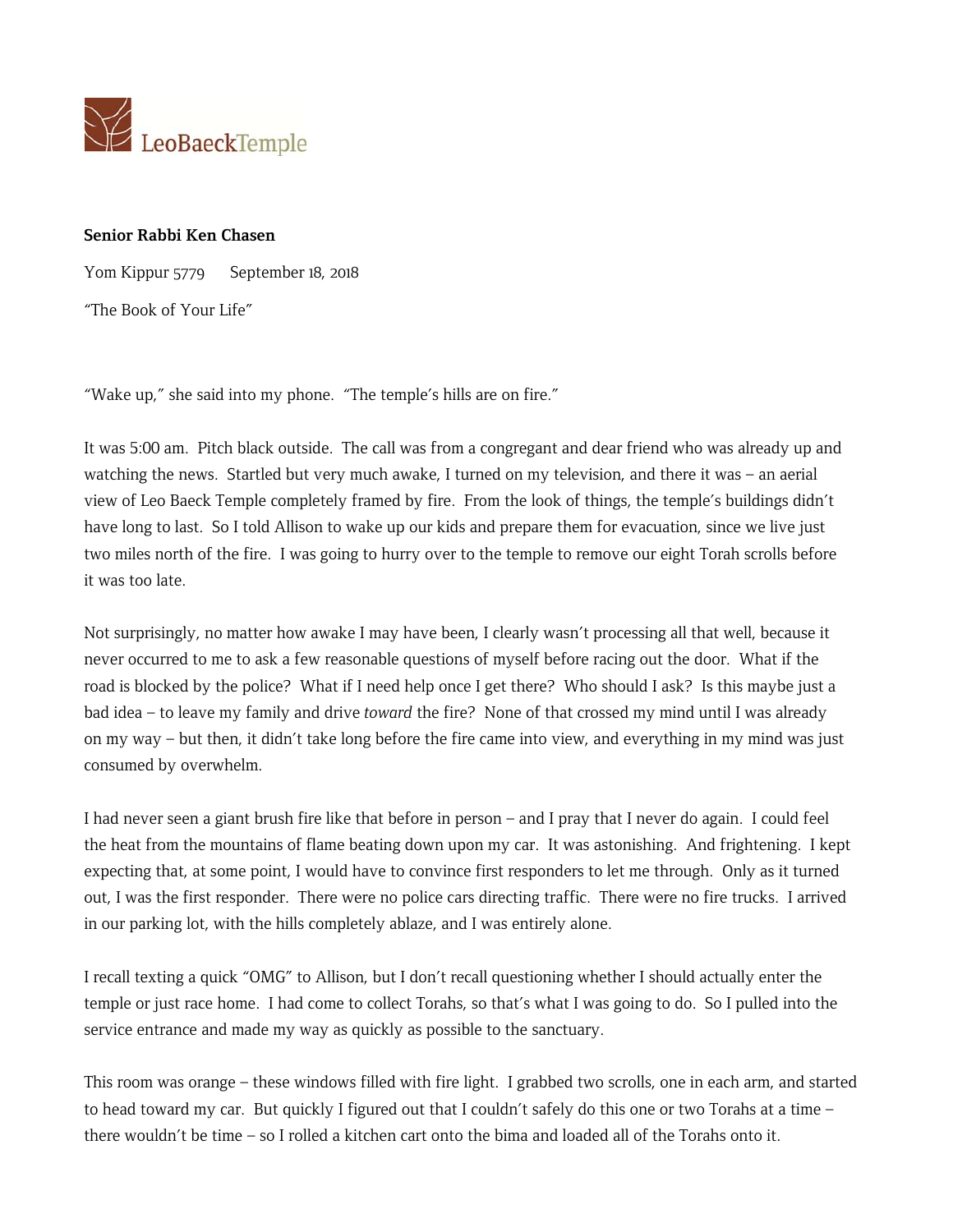One, two, three, four, five, six, seven… not eight. Oy. The eighth Torah scroll was clearly down at the Beit Midrash. I would have to try to rescue it as well. But first, I had to get these seven scrolls into my Chevy Volt. Perhaps if I had paused and thought for even a moment before leaving my house, I would have taken our minivan. But it was what it was, and fortunately, I did have the presence of mind to grab my family photos from my office – and, of course, this guitar. I didn't waste any time putting it into its case, mind you. I just threw it into the car with the Torahs, and then drove our fire lane down to the Beit Midrash, where I grabbed the last scroll and also pulled down from the doorpost the beautiful family *mezuzah* that Peachy and Mark Levy had given us to dedicate the building.

Incredibly, the fire was still only on the hills, not our buildings. And just as incredibly, I was still alone – not a fire truck anywhere to be seen. So I snapped a few quick photos on my phone, and took what felt like a long last look back at our campus, even though I'm sure it wasn't very long at all. I was certain I would see none of this ever again. I took that mental snapshot, and turned briskly onto Sepulveda Boulevard.

By the time I made it home, Allison and the kids were mostly ready for the evacuation order that was soon to come. The passports were all collected, the medicines all stashed in the car, along with a copy of our will. We grabbed as many photos as we could, especially the old ones that didn't exist in cyberspace. Wedding photos of our grandparents and the like. And then there were the irreplaceable mementos: Micah's first home run ball in Little League… Ben's *tallit* from his Bar Mitzvah… the two stuffed pink froggies that Eliana had slept with every night when she was a little girl. And a bunch of the drawings the kids had made for us when they were young. Whichever ones we could find, we took – and we were off.

The ensuing days of evacuation slowed things down and allowed for a little perspective – although not when it came to the news coverage of what had happened at the temple. "HERO RABBI DODGES FLAMES TO RESCUE TORAHS!" By the time I got through reading some of these stories, I felt compelled to check my body for burns. Hero rabbi? Idiot rabbi was more like it. And let's just say that the hero narrative played a whole lot better in the news than it did with my wife, who had received that "OMG" text from me, and then heard nothing more until I walked through the front door forty minutes later. The hero rabbi will not be winning any "Husband of the Year" awards anytime soon. But setting the news stories aside, being evacuated did create some meaningful perspective for us. Most of all, it gave us a chance to notice what we took – and what we didn't take – when we were forced to leave our home in a hurry.

Most striking, of course, was what we didn't take. That was, notably, things of significant financial value. Other than grabbing the documents that would make it easier to sort through the rubble of our lives, should our lives be reduced to rubble, there was essentially no focus on dollar value when we were in a hurry to select what mattered in our lives. The items we chose nearly universally would have held almost no worth whatsoever to anybody other than us.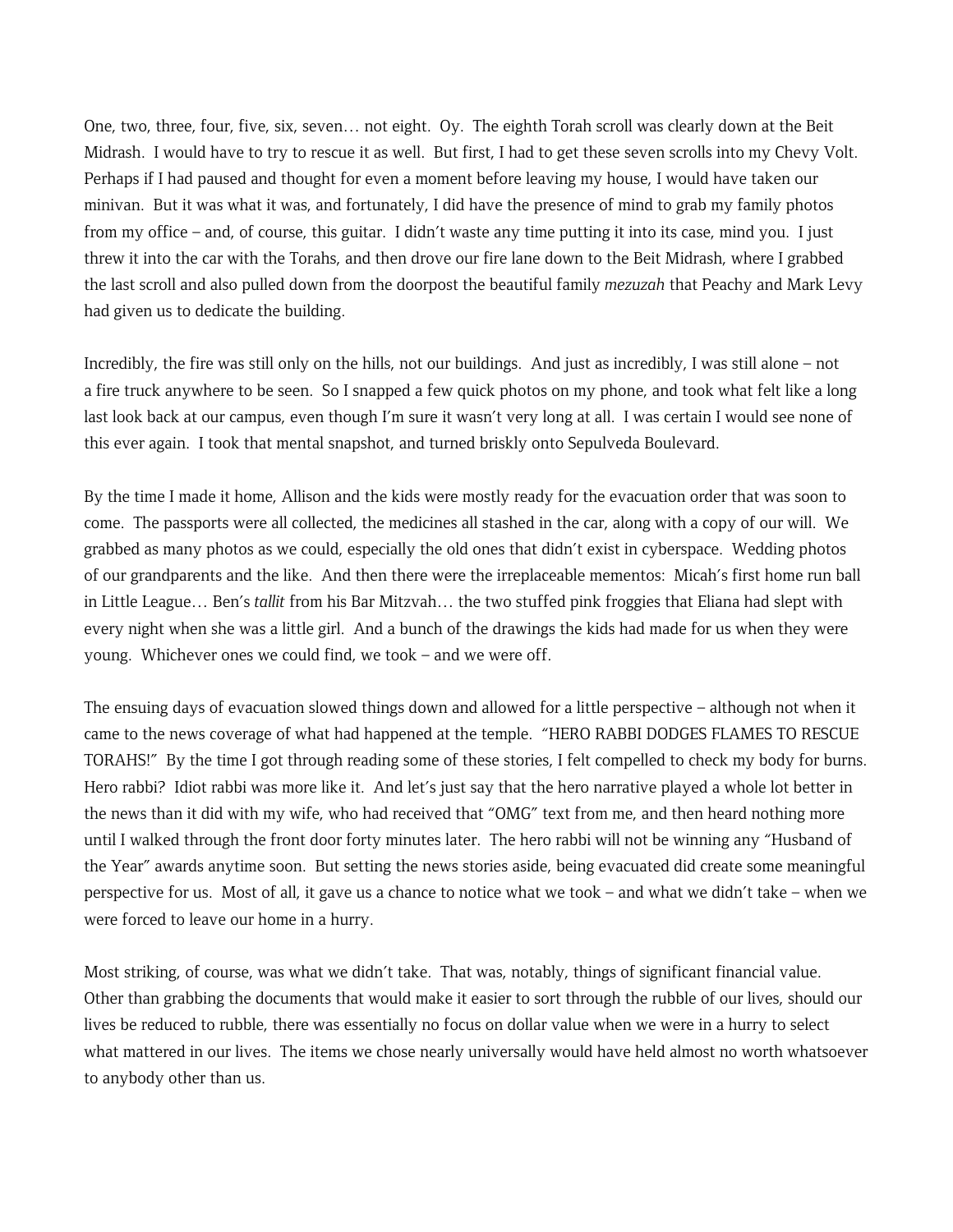We needed our grandparents' pictures because they were a constant reminder of our own story that reaches before and after us… and because they reminded us of what it felt like to be unconditionally loved as a little child. That's a reminder no one ever wants to surrender.

We needed Micah's home run ball because it held the story of hundreds of swings and misses – of exasperation at the batting cages, of balls that hit the wall but didn't quite go over, of never giving up until one finally did go over. That wasn't a baseball. It was the receptacle of our eldest son's lesson in perseverance.

We needed Ben's *tallit* because just looking at it put us back in the sweltering summer heat of Old Yafo, that ancient section of Tel Aviv with the winding stone roads and the shop where Gavrieli, the hand weaver who has sold so many of you your *tallitot* on past temple trips, sold a *tallit* to Ben. Whenever we look at it, the whole story unfolds – Ben's vision for his future, mixed with his then-adolescent belligerence, mixed with his childlike enthusiasm… that exhausting collision that is a human being at the age of thirteen. And all of it folded neatly inside a *tallit* bag needlepointed with love by one of our family's dearest friends. A whole lot of stories inside that wool and yarn and string. We had to have it.

We needed Eliana's froggies because they tell us more about who she was as a little girl – thickly in the thrall of pink, in love with little hearts and soft things destined to be loved softer – yes, they said more about who she was as a little girl than anything else. And the possibility of losing any of that from our memories, as she was hurtling into womanhood, was just too much to bear.

Put them all together, and an insurer might have given us a couple hundred dollars for their loss. But to us, they were everything, when we feared nothing might be left.

Many of you were forced into evacuation as my family was this past December, and I suspect that your stories and your choices were not all that different from ours. And not all that different from the choices I made while running frantically through this temple that fiery morning – grabbing our Torah scrolls and my family photos and the one guitar that plays the story of my life's travels… but not the artwork by Chagall and Escher and Ben Shahn. In the quiet of evacuation, as we watched the news and awaited our return home, I found myself pondering that intriguing truth: how it is, why it is, that we spend most of our lives obsessed with the accumulation and navigation of things that, when push comes to shove, actually don't matter to us much at all. And here, I'm not just talking about material things – but even, for lack of a better word, immaterial things: like some petty slight at the office… like the jealousy we feel toward a friend… like the relentless battle to hide any visible signs of our aging… like our anger over relatively small nuisances we allow to consume us… like fighting like hell to win the argument with someone we love.

When the fire was raging, I didn't care about all the expensive stuff. And I didn't care about whatever nonsense was bugging me at work, or my aging face or body, or my mostly pathetic irritations. And it was the very friends with whom I too often exchange judgments who were texting to ensure that I was okay.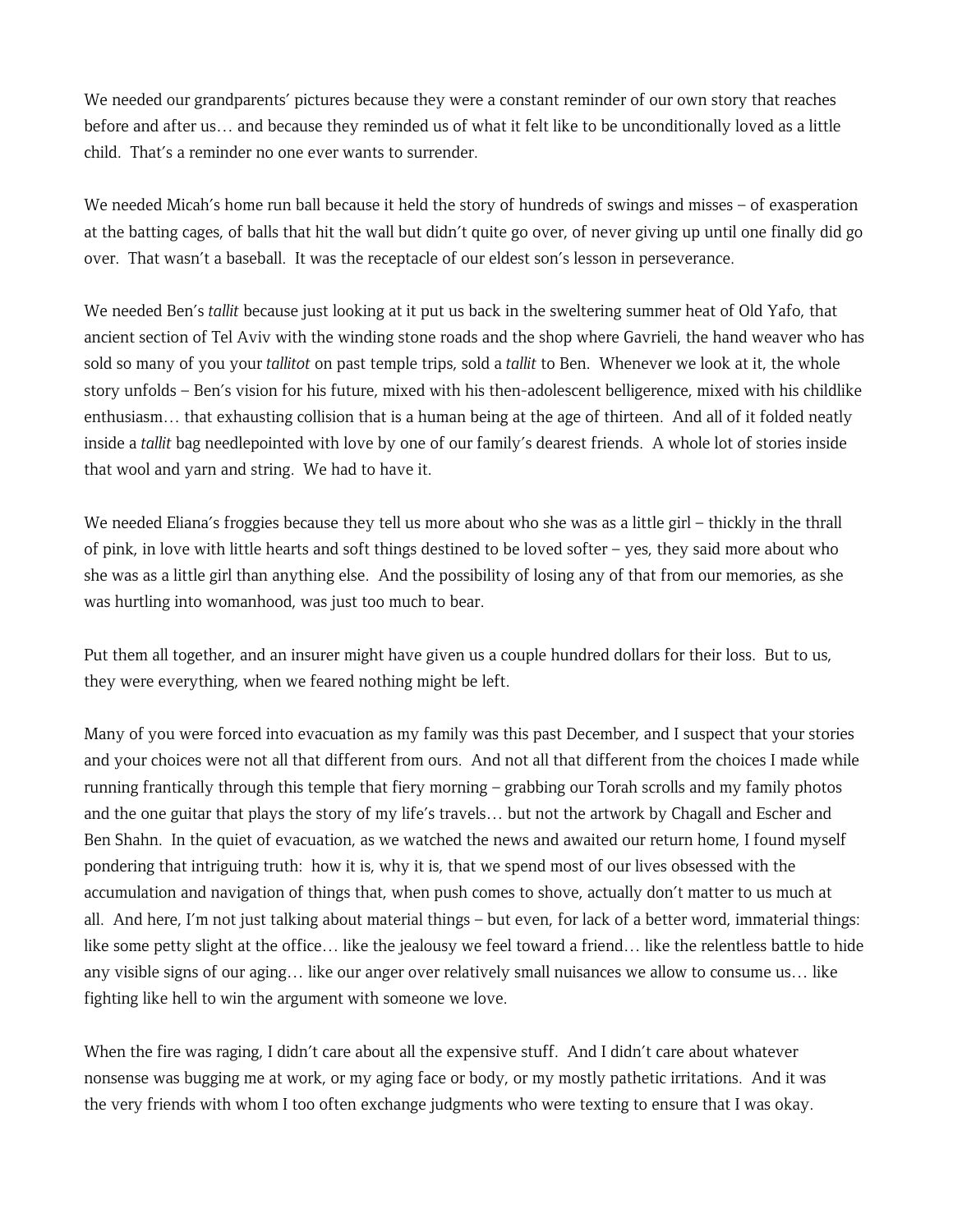And my family – for all that I belabor and bemoan and blame – my family was perfect and precious on the day when everything seemed at risk. Why, I wondered, can't it always be this way? Or at least more this way?

These *Yamim Noraim* – these Days of Awe – are supposed to help us get there. On Rosh Hashanah, I was approached by one of our worshipers after services, who asked, "What is the significance of the white robe you wear on the *bima*?" "Well," I said, "this probably isn't going to be the sweet-natured answer you were hoping for, but the most common teaching about why we wear white on the High Holydays is that this robe, this *kittel,* is supposed to remind us of burial shrouds. We are supposed to be rehearsing our death on the High Holydays – feeling our mortality so deeply and so imminently that we might actually turn back from the worst in ourselves before it's too late."

Apparently, we humans need that type of threat hanging over our heads to help us focus on what actually matters to us. It needs to feel like our whole life is on fire. That's probably why that harrowing prayer we recite each year, the *Unetaneh Tokef,* made it into the prayer book hundreds of years ago – and succeeded in staying there, even though we know with absolute certainty that life doesn't work the way the *Unetaneh Tokef* describes.

"On Rosh Hashanah it is written… on Yom Kippur it is sealed: How many shall pass on, how many shall come to be; who shall live and who shall die; who shall see ripe age and who shall not." According to the prayer book, it's all decided and sealed right here on this day.

We don't even know who wrote those words that at once draw us in and repel us. Any number of legends have surfaced, but no one knows for sure. We do know that a copy of the prayer was found in the Cairo Geniza back in the  $8<sup>th</sup>$  century, which means that Jews have been wrestling that theology to the ground for at least 1300 years, probably more. Wrestling with it, but not expunging it. Why?

Might it be possible that the very theological construct that repulses us most – that every shred of reason within us urges us to reject – is actually an old friend that we know we need. To keep us honest. To make us afraid. A good afraid. Afraid of dying.

A teacher of mine, Rabbi Irwin Kula, tells of a time when he was visiting one of those gadget stores you find in the airport terminal. The gadget that got his attention was a "personal life clock." You type in your age, your gender and a few other answers to its questions, and it kicks back a ready-made computation of how long you are going to live. And then it starts counting. Ticking down the seconds of your life. Rabbi Kula was deeply unnerved by hearing the ticking of his life away – and there was little solace in the fact that his "personal life clock" offered the assurance that he had some 300,000 hours left to live. Because in his heart, he knew his "personal life clock" didn't know anything more than the *Unetaneh Tokef* knows. He might have 300,000 hours left to live. Or one, if his plane was about to crash. Or maybe 400,000 hours if he outlived the actuarial table that somebody computerized and placed inside that gadget. He had no idea. He only knew that he could hear the ticking down of his life, and it alarmed him.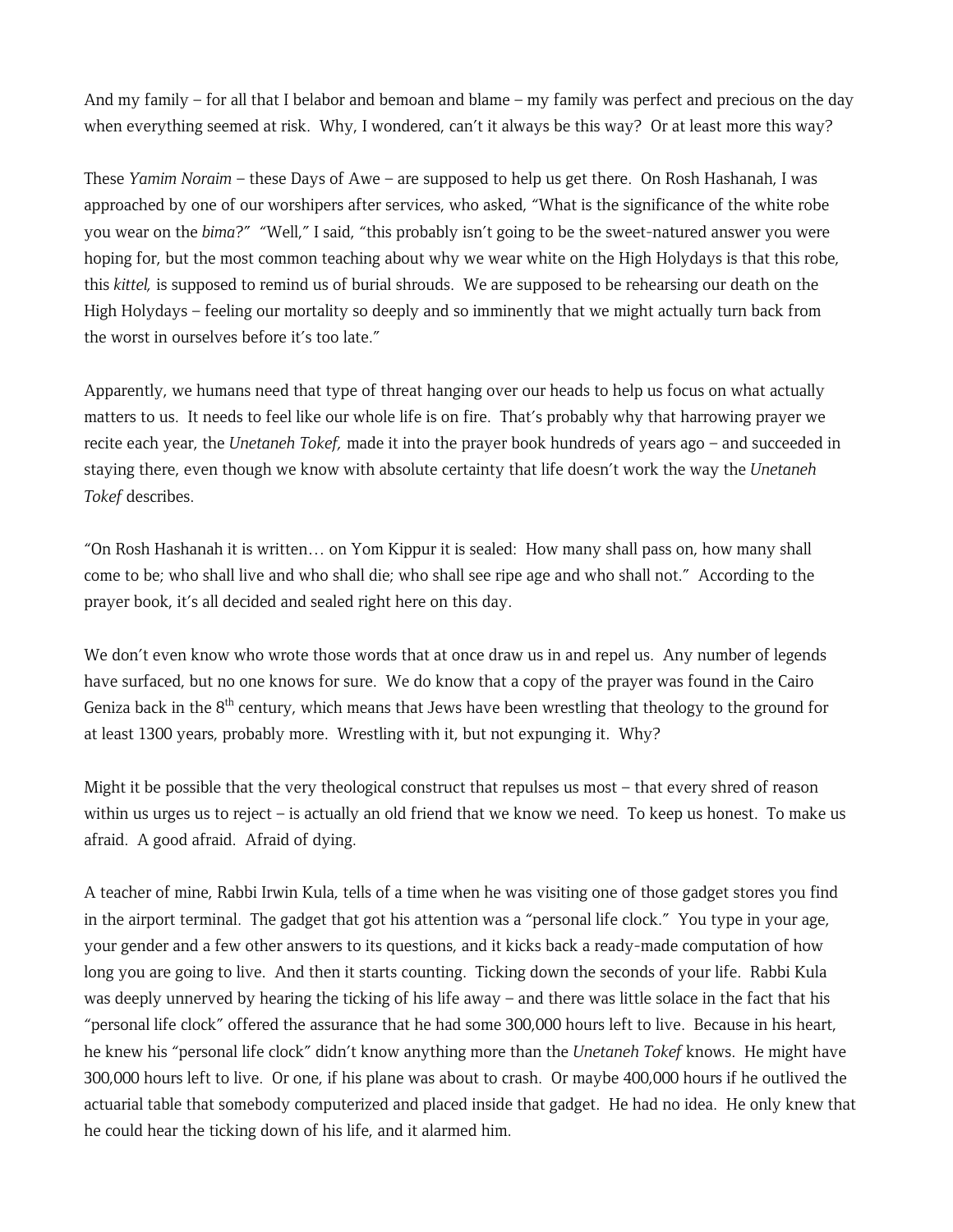It alarms all of us. It ought to alarm us. Because the only reason we afford ourselves the luxury of wasting precious time and attention on things that don't really matter to us is that we delude ourselves into thinking we really *aren't* going to die. Sure, we know we'll die – we just prefer not to think about it, and anyways, it's not happening anytime soon… we think. We can go back to obsessing about winning the empty games with which we fill up so many of our days. We can revert to the patterns we really dislike in ourselves – the ones we spend this one day staring at and swearing off. This one day, when death feels deep and imminent.

It's no coincidence that young Jewish adults have never been as attracted to High Holydays worship as their parents or grandparents are. After all, the topic of these days – "you really and truly are going to die, and it could happen at any moment" – is not something young people viscerally believe or can feel. And even for those, young or old, who can sometimes feel it – we usually try our best not to, because the feeling practically scares us to death. The Talmud tells us of Rav Nachman, who showed himself to his friend Rava in a dream after Nachman had died. With wonderment and a touch of dread, Rava asked: "Was death painful?" Said Nachman, "It was as painless as lifting a hair from a cup of milk. But were the Holy One to say to me, 'You may return to that world where you were before,' I would not wish to do it. The fear of death is too great."

What is that fear about? The fear of the ticking away of our lives that plagued Rabbi Kula and Rav Nachman – and us?

I want to suggest this evening that the fear is less about the experience of dying itself, which we can perhaps imagine as Rav Nachman described it – as painless as lifting a hair from a cup of milk. The fear is of running out of time before we've built the lives we want to build, before we've created the kind of meaning we yearn to create. We fear that if we were forced to evacuate this life in a hurry, we might be defined by too many things that don't matter – not enough of what we'd want to grab and take with us… and leave behind as our legacy.

Back in October 1948, a young man stood before his classmates in rabbinical school and delivered his student sermon. He was only 27 years old, and this was his first attempt at preaching, so he had to be at least a little intimidated. But somehow, without the benefit of much life experience, he managed to offer a profound explanation of why we find it so hard to make our lives about the things that matter. He likened each of us, you and me, to Adam, the first human, whose life became hardest to harness just as he was beginning to sense his might. He had eaten from the tree of knowledge of good and evil. He was filled with new power. He should have been on top of the world. But instead, he was plagued with fear and doubt. That is to say, he was a lot like us.

"The position of man today," wrote the student preacher, "is somewhat akin to his ancient progenitor. Modern man, by virtue of eating of the tree of knowledge, has built a material world which surpasses the most fantastic utopias… and now in the moment of his greatest greatness, at a time when he seems to have gained his freedom… he, like Adam, feels his freedom to be a curse. In the process of advancement, he discovers that he had produced a world so vast, and so complicated, as to be wholly unmanageable. He had not eaten enough of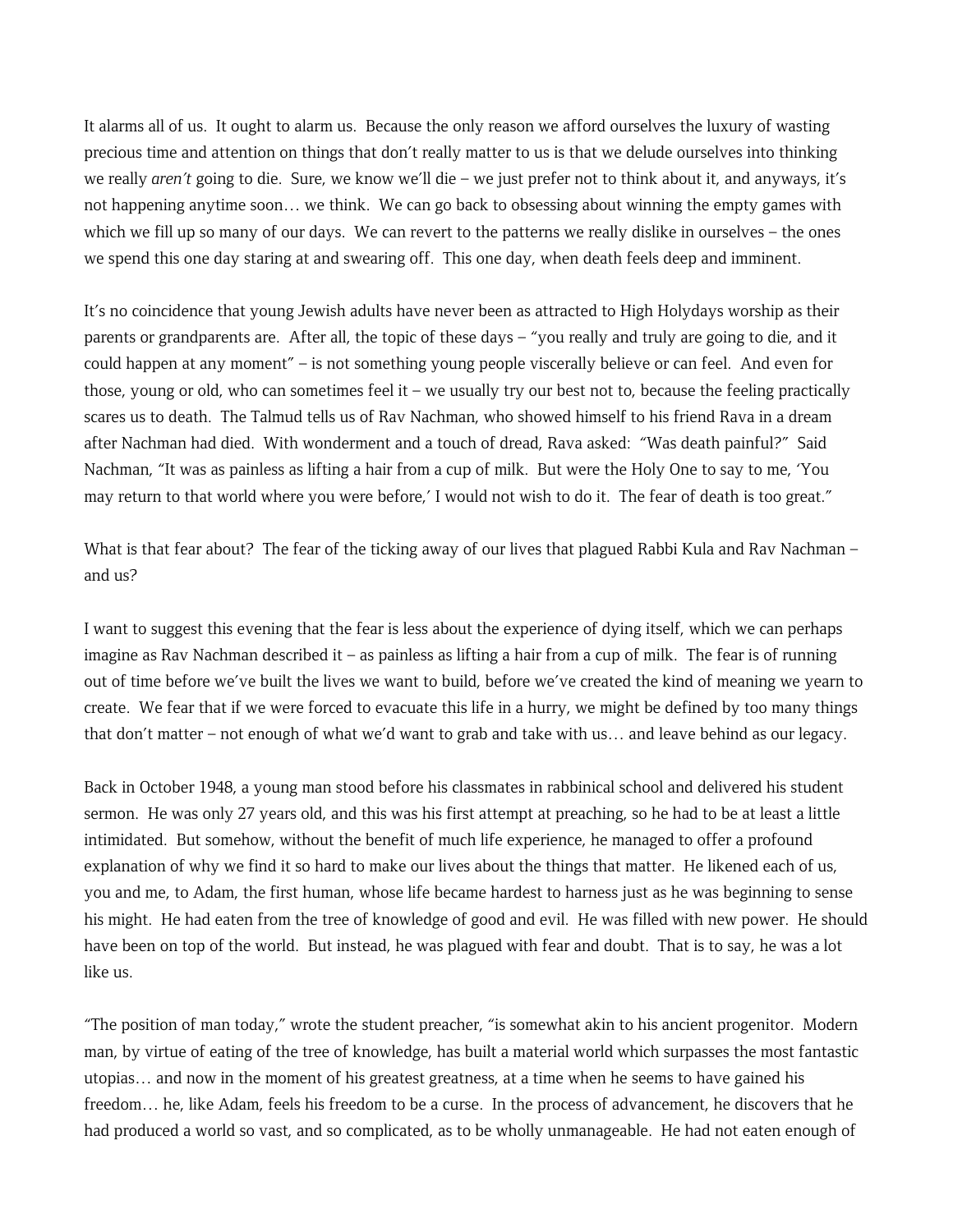the tree of knowledge for he sees a world in chaos and cannot produce the light to interrupt it. His power over nature has reached his greatest proportions and yet he feels powerless in his individual life and in society. All of his accomplishments sit blushing in his face and a sense of futility overcomes him. He is powerless and afraid and would wish to hide himself if he could amongst the trees of his universe. And thus, he poses our problem, our challenge, and our goal: to find a sense of purpose, a sense of human dignity in the changed and different world in which we live."

The young preacher was Leonard Beerman, who would become our Founding Rabbi. It was his first sermon. And even now, he lays out our problem, our challenge, and our goal: to find that sense of deep purpose in this changed and different world we've created… to make enough of what matters in our lives that we can leave this world, even if forced to do so in a hurry, and know that the right stuff is there to grab.

On this holiday, we spend a lot of time talking about the Book of Life – who will be written into it, sealed into it. I'm not so sure that book exists, at least not in the way we talk about it in our Yom Kippur prayers. But if you want to believe in a Book of Life – how about believing in the book of *your* life? Spend this Yom Kippur asking yourself: If my life was a book, how does it read? What's really in it? What's not? What takes up too much space? What's lacking? Where does the story go astray? Is it true, this book of mine? Is it forgiving? Is it humane? And most important of all: Is this book as beautiful as it should be? As just as it should be? As contrite as it should be? As caring as it should be? Does it possess something transcendent, timeless, eternal? Because as is the case with any great book, if the story has been well and beautifully told – if the message is clear and elegant and memorable – it's no great shame for it to end. You might not want it to end – but it's okay… it can.

This is how we can beat the fear of death – how some of the most inspiring people I have known have beaten the fear of death. Often, I have been called upon to tell their stories – to sum up the content of the book of their lives. And always, the lesson shines forth: if you want to be ready to die, be ready to live… truly live… so that the story includes it all in proper measure. The mistakes are balanced with growing. The lies get blotted out by truth. The defeats become resilience, not regret. The values are both spoken and lived. And if, by chance, the end comes without warning – as sudden as a brush fire or a flood, an accident or a mistake, a heart attack or a stroke – might we live now, right now, in such a way that the book will be able to find its end?

Most of you know that just one month ago, one of our temple families suffered an unspeakable tragedy, when their son and brother Brian fell to his death while hiking in Oregon. He was only twenty-three years old. One moment, he was stretching himself to capture a moment of extraordinary natural beauty in a photograph; the next, he slipped, and his life was over. The injustice of it, the cruelty, is unfathomable. Brian was planning a life of service – preparing to help juvenile offenders rehabilitate their lives. He could have had no suspicion that his life would be tragically short. But anyone who reads the book of his life can see very quickly that he chose to live like it just might be short.